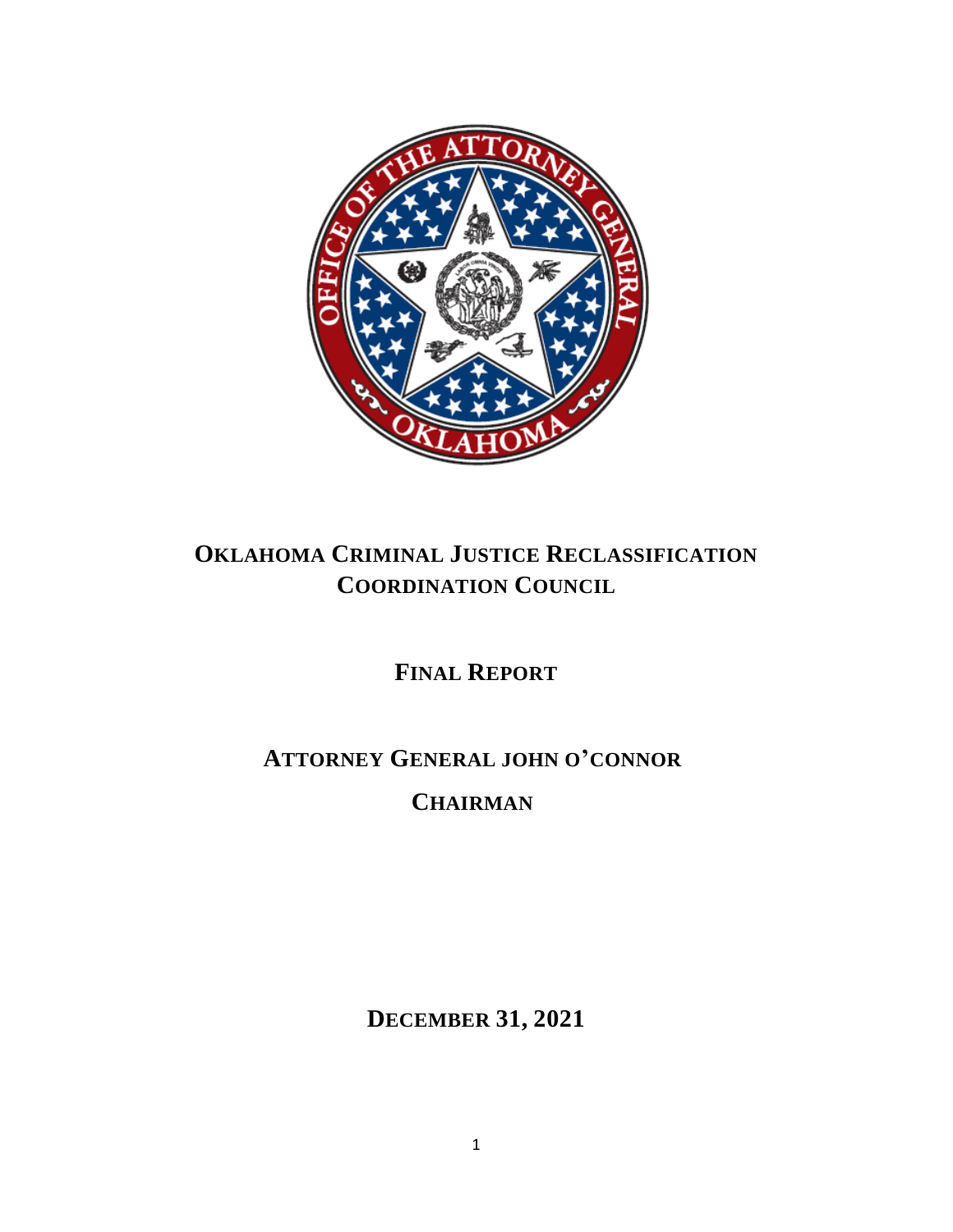### **EXECUTIVE SUMMARY**

In 2018, SB1098<sup>1</sup> was passed to create the twenty-two member Criminal Justice Reclassification Council ("CJRCC"). Pursuant to SB1098, the Council was tasked with the following duties:

- Reviewing potential recommendations regarding the classification of all felonies into appropriate categories;
- Recommending appropriate sentence lengths for each class of felonies;
- Recommending appropriate enhanced sentences for crimes committed after prior convictions; and
- Recommending other appropriate changes to improve the criminal justice system in Oklahoma and ensure the public safety of its citizens.

Further, the Council was tasked with making recommendations "intended to reduce or hold neutral the prison population, as well as consider fiscal impact statements of all recommendations." To that end, the CJRCC established various subcommittees which examined the State of Oklahoma's criminal justice system and laws. These existent laws are the product of over a century of judicial and legislative pronouncements and enactments. Some of these laws are also the product of state constitutional amendments by the vote of the citizens of Oklahoma. Understandably, the task was and remains daunting in its scope and breadth. Any recommendations will have impacts not only upon fiscal considerations - but also upon public safety and victim's rights – which should be the guiding principle of government oversight of its people.

Implicit within the work of the CJRCC is one core understanding regarding its recommendations. The recommendations for modifications of Oklahoma's criminal law statutes cannot and should not be severed from Oklahoma's urgent need for dedicated funding to deliver substantive and meaningful rehabilitative and treatment services. One cannot and should never be separated from the other.

For the Oklahoma Department of Corrections to perform its "corrections" mandate, it needs complete funding to deliver the necessary treatment and counseling services to its wards both incarcerated and on probation. For the Oklahoma Department of Mental Health and Substance Abuse Services to fulfill its purpose, it needs funding to deliver the necessary treatment and counseling services to its attendant population which often intersects with the criminal justice system. For the judiciary, district attorneys and public defenders to fulfil their purposes, each needs consistent and adequate funding to provide meaningful oversight of the system of justice which the public expects to be delivered on a daily basis.

# **RECLASSIFICATION PROPOSAL**

The Reclassification Proposal submitted by the Council<sup>2</sup> accomplishes all of the requisite statutory objectives. The Council reviewed all felonies listed in the Oklahoma statutes and classified each crime into one of 14 different categories from the most serious to lesser crimes. For each category, an appropriate sentence range has been recommended. For serial offenders, an appropriate enhanced sentence structure has been recommended.

 ${}^{1}$ SB1098 is codified at 22 O.S.Supp.2018, § 1701.

<sup>2</sup> The final version of the full reclassification proposal is attached as Exhibit A.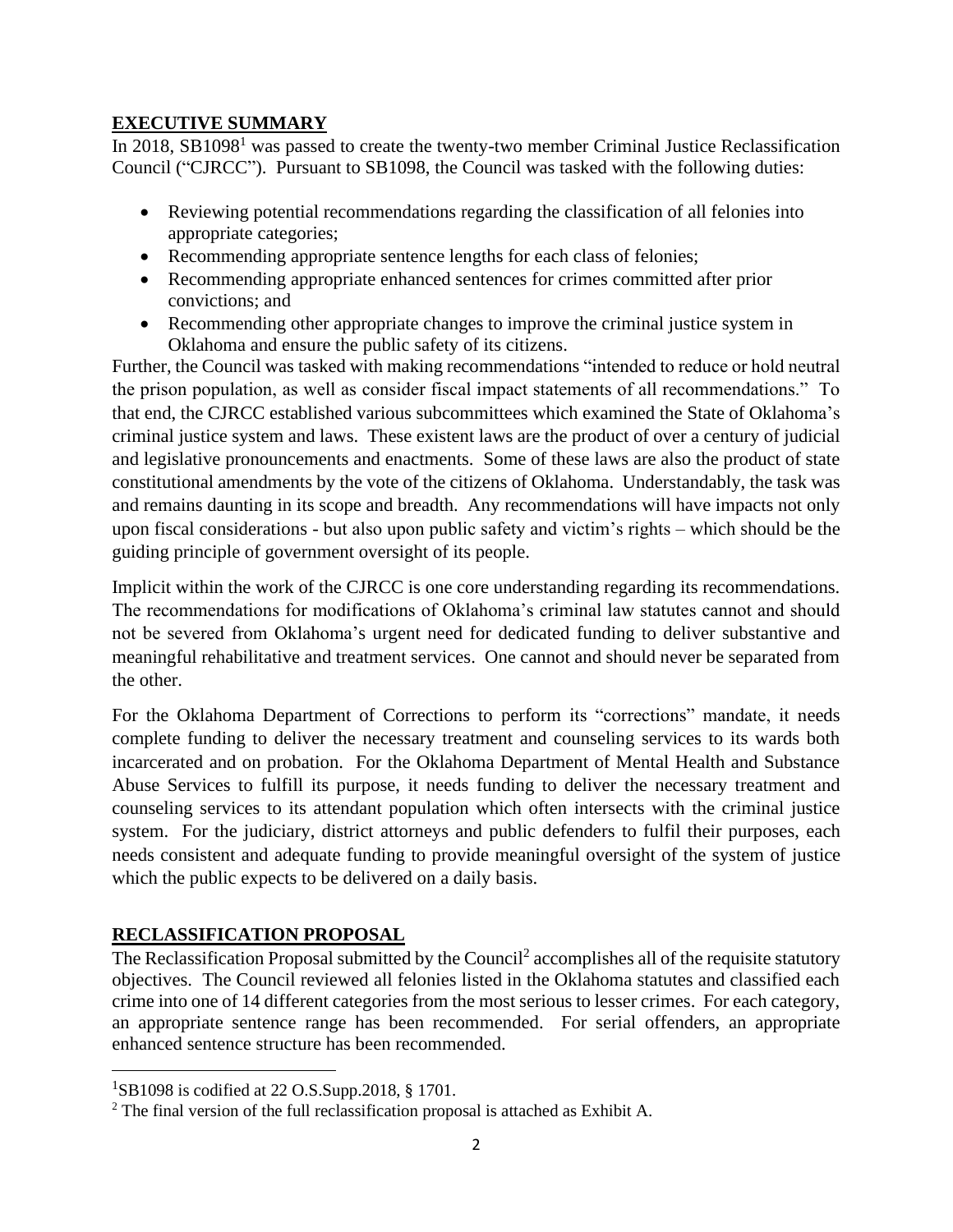In sum, the Reclassification Proposal does the following:

- Classifies each felony crime into one of 14 different categories assigned by letter.
- The crimes are classified in order of severity. The most serious category of offenses is Category Y and contains felonies that are currently punishable by death, life without parole, and life imprisonment. This includes First Degree Murder.
- Remaining felonies have been placed in Categories A-D, with the most serious felonies in Category A1 to the less serious felonies contained in Category D3.
- Crimes in Class A1 include second degree murder, while crimes in the lowest class, D3, include offenses such as false advertising.
- Recommends an appropriate punishment range for each category of offenses ranging from zero to death.
- Recommends appropriate enhanced sentencing ranges for serial offenders.
- Punishment ranges for each category are listed in the table below:

| <b>CLASS</b>  | <b>NEW RANGE</b><br>OF<br><b>PUNISHMENT</b>                           | <b>MUST</b><br><b>SERVE</b> | 1 PRIOR<br><b>FELONY</b><br><b>CONVICTIO</b><br>N | $2$ OR<br><b>MORE</b><br><b>PRIORS</b> | (Sample<br>Crimes)                                                                  |
|---------------|-----------------------------------------------------------------------|-----------------------------|---------------------------------------------------|----------------------------------------|-------------------------------------------------------------------------------------|
|               |                                                                       |                             |                                                   |                                        |                                                                                     |
| Y             | <b>NOT</b><br><b>LESS</b><br>30,<br><b>THAN</b><br><b>LWOP, DEATH</b> | 85%                         | $40+ years$                                       | <b>LIFE</b>                            | <b>First Degree</b><br>Murder                                                       |
| $\mathbf{A1}$ | <b>TO</b><br>45<br>10<br><b>YEARS</b>                                 | 75%                         | $20 + YEARS$                                      | 85%                                    | Second<br>Degree<br>Murder, Sex.<br>Abuse of a<br>Child                             |
| A2            | <b>5 TO 40 YEARS</b>                                                  | 75%                         | $10 + YEARS$                                      | 85%                                    | Human<br>Trafficking,<br>Manslaughter                                               |
| A3            | <b>2 TO 40 YEARS</b>                                                  | 75%                         | $5 + YEARS$                                       | 85%                                    | ABDW,<br>Drive-by<br>Shooting,<br>Domestic<br>A&B with<br><b>DW</b>                 |
| <b>B1</b>     | <b>3 TO 20 YEARS</b>                                                  | 50%                         | <b>TO</b><br>5<br>40<br><b>YEARS</b>              | 65%                                    | Acc. To<br>Murder II,<br>Forc.<br>Sodomy,<br>Child<br>Prostitution,<br>Racketeering |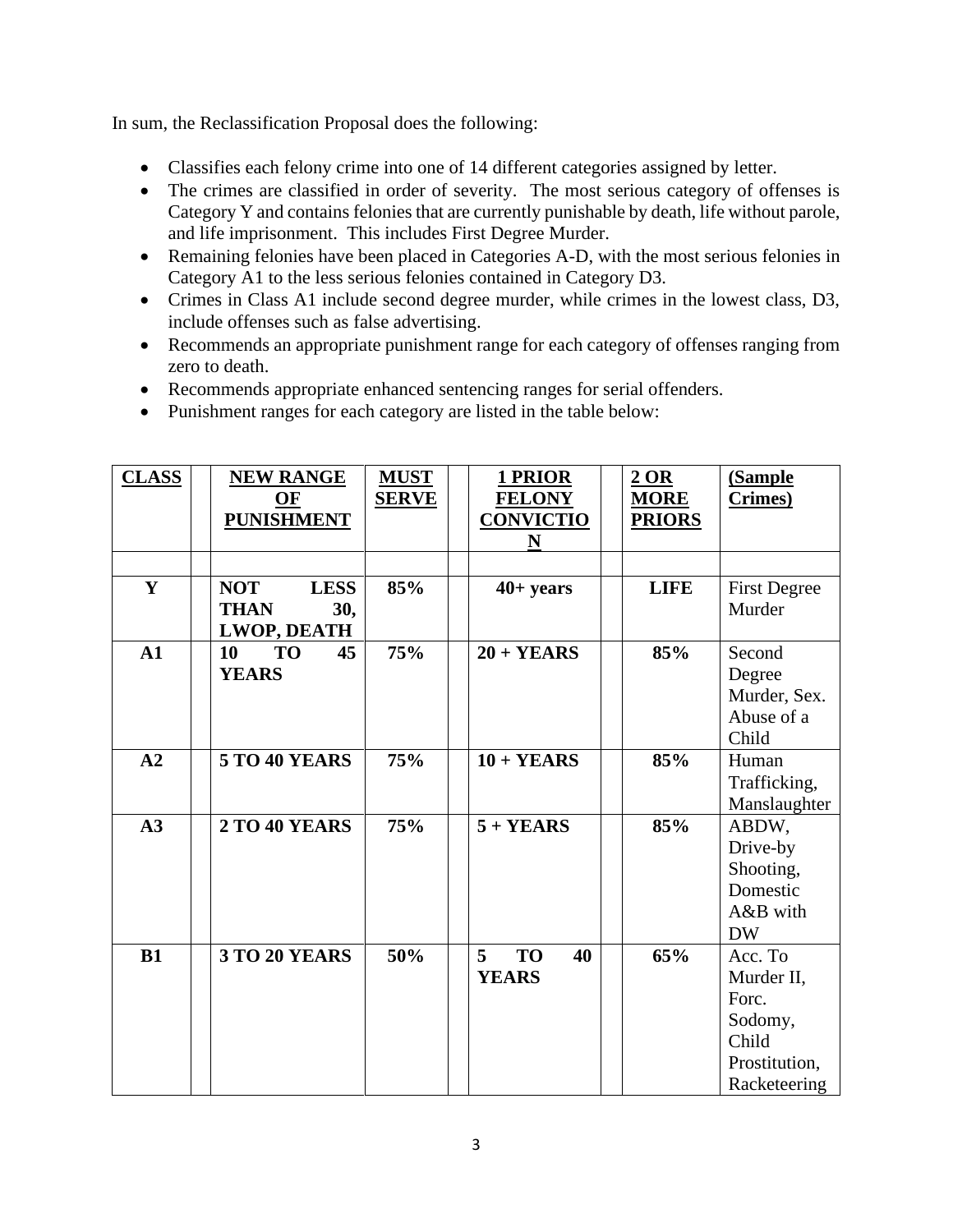| B2             | <b>2 TO 20 YEARS</b> | 45% | 3<br><b>TO</b>              | 30 | 60% | Kidnapping,        |
|----------------|----------------------|-----|-----------------------------|----|-----|--------------------|
|                |                      |     | <b>YEARS</b>                |    |     | Child              |
|                |                      |     |                             |    |     | Trafficking,       |
|                |                      |     |                             |    |     | $2nd$ Deg.         |
|                |                      |     |                             |    |     | Rape, Agg.         |
|                |                      |     |                             |    |     | Drug               |
|                |                      |     |                             |    |     | Trafficking        |
| <b>B3</b>      | <b>1 TO 15 YEARS</b> | 45% | $\mathbf{3}$<br><b>TO</b>   | 25 | 55% | Agg. DUI,          |
|                |                      |     | <b>YEARS</b>                |    |     | Dist. Of           |
|                |                      |     |                             |    |     | CDS,               |
|                |                      |     |                             |    |     | Embezzleme         |
|                |                      |     |                             |    |     | nt                 |
| <b>B4</b>      | 1 TO 10 YEARS        | 40% | 3 <sup>1</sup><br><b>TO</b> | 20 | 50% | Dom. A&B           |
|                |                      |     | <b>YEARS</b>                |    |     | w/DW, Child        |
|                |                      |     |                             |    |     | Porn.,             |
|                |                      |     |                             |    |     | Manuf. CDS         |
| B <sub>5</sub> | 1 TO 5 YEARS         | 40% | <b>TO</b><br>$\overline{2}$ | 10 | 50% | Stalking,          |
|                |                      |     | <b>YEARS</b>                |    |     | Fail. To           |
|                |                      |     |                             |    |     | Comply             |
|                |                      |     |                             |    |     | w/Sex              |
|                |                      |     |                             |    |     | Offender           |
|                |                      |     |                             |    |     | laws, A&B          |
| C1             | 0 TO 10 YEARS        | 30% | <b>TO</b><br>$\overline{2}$ | 20 | 50% | Assist felon       |
|                |                      |     | <b>YEARS</b>                |    |     | escape, $3rd$      |
|                |                      |     |                             |    |     | degree             |
|                |                      |     |                             |    |     | Arson, Dist.       |
|                |                      |     |                             |    |     | Of CDS to a        |
|                |                      |     |                             |    |     | minor              |
| C <sub>2</sub> | 0 TO 7 YEARS         | 25% | <b>TO</b><br>$\overline{2}$ | 15 | 40% | Gambling,          |
|                |                      |     | <b>YEARS</b>                |    |     | Grand              |
|                |                      |     |                             |    |     |                    |
|                |                      |     |                             |    |     | Larceny            |
|                |                      |     |                             |    |     | $$15k$ or          |
|                |                      |     |                             |    |     | more), DUI-        |
|                |                      |     |                             |    |     | $2nd$ , securities |
|                |                      |     |                             |    |     | fraud              |
| D1             | 0 TO 5 YEARS         | 20% | <b>TO</b><br>$\overline{2}$ | 10 | 30% | Wiretapping        |
|                |                      |     | <b>YEARS</b>                |    |     | crimes,            |
|                |                      |     |                             |    |     | Bribery,           |
|                |                      |     |                             |    |     | Neglect            |
|                |                      |     |                             |    |     | Vulnerable         |
|                |                      |     |                             |    |     | Adult,             |
|                |                      |     |                             |    |     | Medicaid           |
|                |                      |     |                             |    |     | Fraud;             |
|                |                      |     |                             |    |     | larceny            |
|                |                      |     |                             |    |     | $($2,500-$         |
|                |                      |     |                             |    |     | \$15k)             |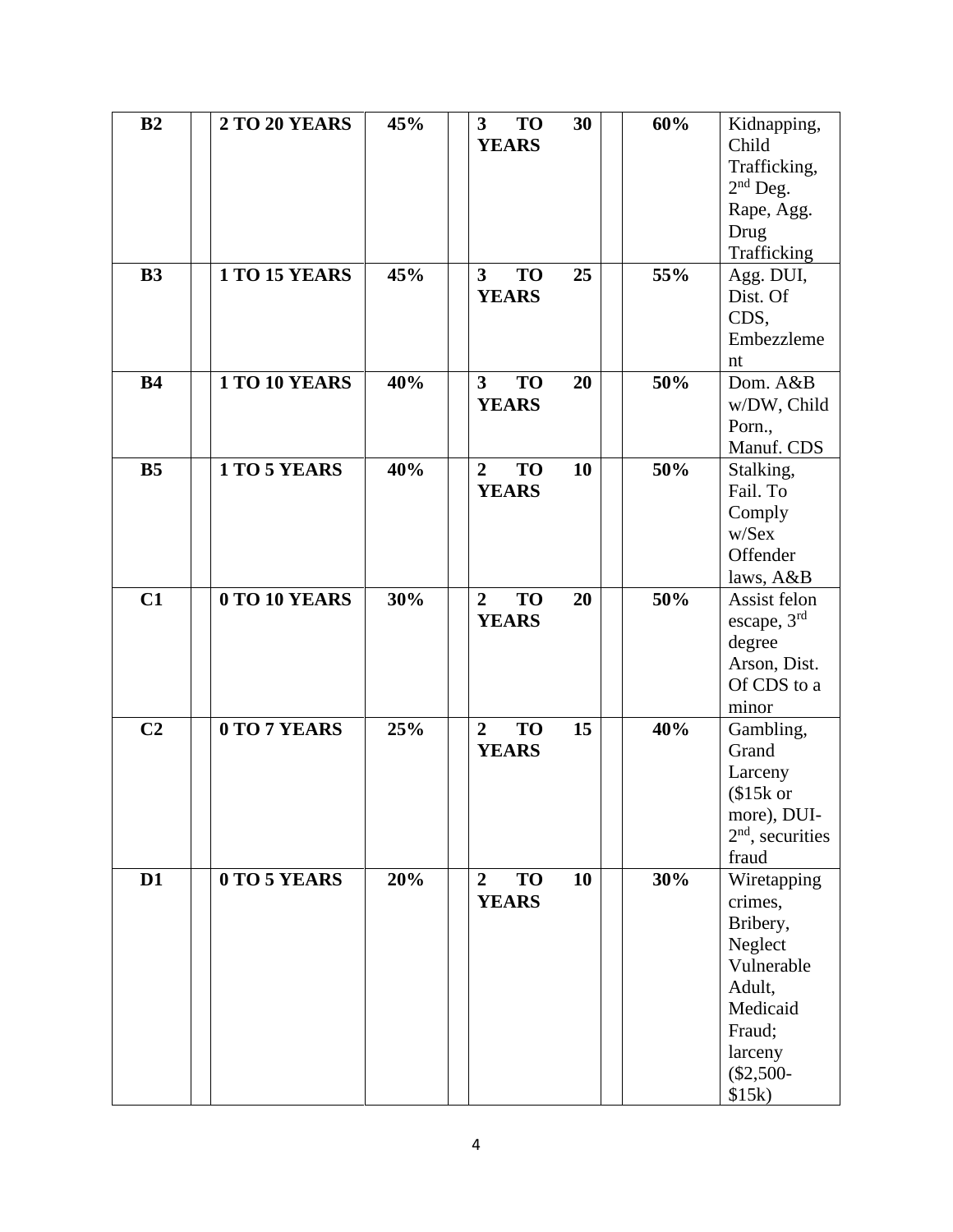| $\mathbf{D2}$ | 0 TO 2 YEARS | 20% | <b>TO</b>    | 7 | 30% | Attempt to      |
|---------------|--------------|-----|--------------|---|-----|-----------------|
|               |              |     | <b>YEARS</b> |   |     | Escape,         |
|               |              |     |              |   |     | Abortion        |
|               |              |     |              |   |     | crimes, Dist.   |
|               |              |     |              |   |     | Of Imitation    |
|               |              |     |              |   |     | CDS $(2nd)$     |
| D3            | 0 TO 2 YEARS | 10% | <b>TO</b>    | 5 | 20% | False           |
|               |              |     | <b>YEARS</b> |   |     | advertising,    |
|               |              |     |              |   |     | agricultural    |
|               |              |     |              |   |     | and forestry    |
|               |              |     |              |   |     | crimes,         |
|               |              |     |              |   |     | Grand           |
|               |              |     |              |   |     | Larceny         |
|               |              |     |              |   |     | $($1k-$2,500);$ |
|               |              |     |              |   |     | trespass, bail  |
|               |              |     |              |   |     | jumping         |

#### **NOTES**

- Most of the minimum punishments have been lowered or removed, and in some cases, the death penalty option has been removed.
- In almost all cases, the maximum penalties have been lowered.
- In order to provide certainty to defendants, victims, and society, we propose that each defendant must complete some portion of the sentence ranging from 10% to 85% before release.
- All classes contain a range of punishment with five categories starting at **zero** and seven categories starting at **five years or less**.

#### **ENHANCEMENT**

The Council also believes recidivism is a major concern and a threat to public safety. To address these concerns, we have proposed the following enhancement structure:

- After conviction of one felony, an enhanced (higher range of) punishment is triggered for each category.
	- o For example, a defendant convicted of a felony in Class B1 would receive punishment in the range of 3-20 years for a first offense and must serve 50% of his sentence before release. If he has **one prior felony conviction**, his range of punishment becomes 5-40 years.
- After conviction of two or more felonies, a defendant must serve a higher percentage of the enhanced punishment.
	- o For example, a defendant convicted of a felony in Class B1 would receive punishment in the range of 3-20 years for a first offense and must serve 50% of his sentence before release. If he has **one prior felony conviction**, his range of punishment becomes a minimum of 5-40 years. With **two or more prior**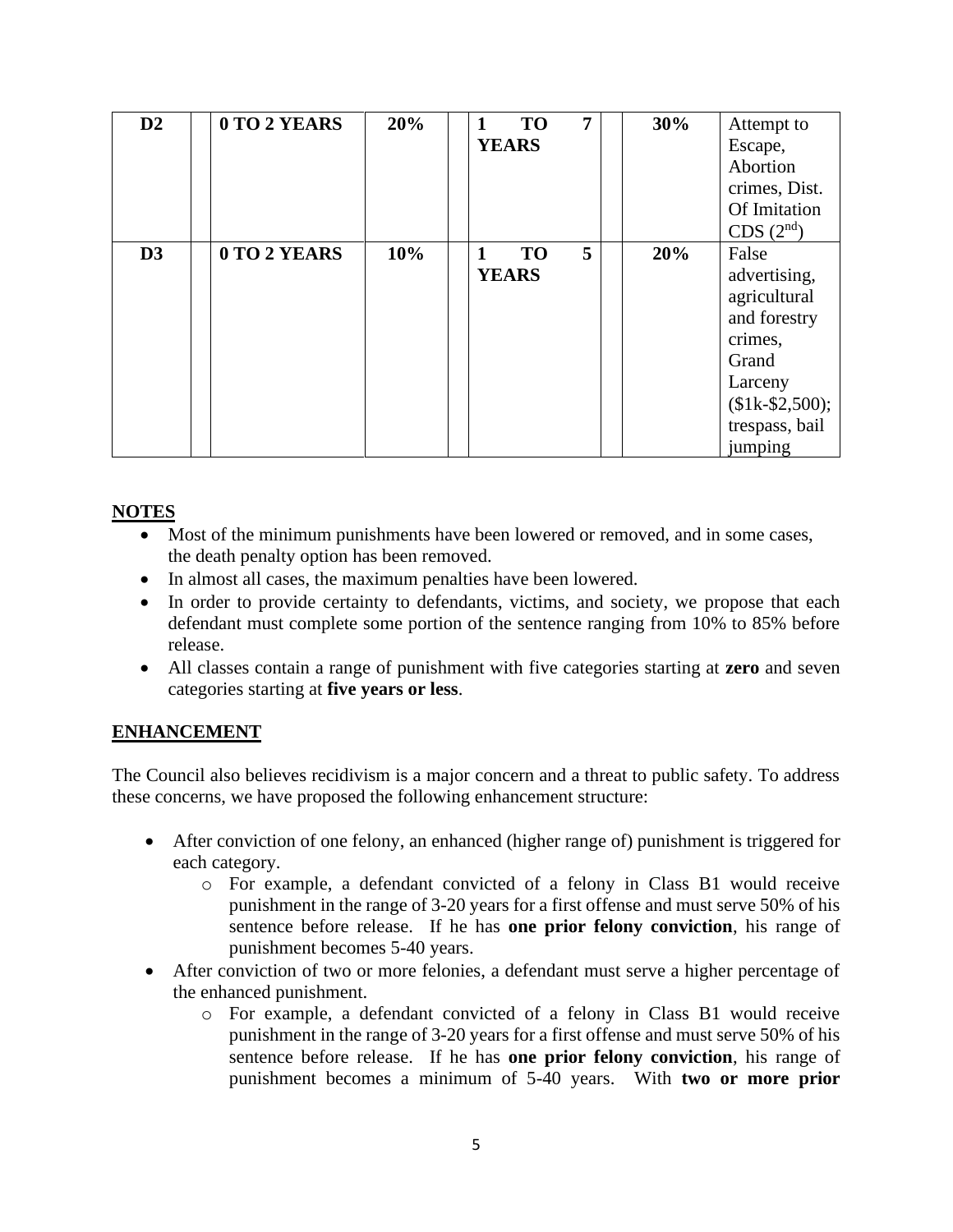**convictions**, his range of punishment is still 5-40 years, but he must now serve 65% of that sentence.

# **OKLAHOMA DEPARTMENT OF CORRECTIONS REPORT**

In order to determine whether the Reclassification proposal either reduced or held the prison population neutral, the Oklahoma Department of Corrections provided an analysis of the reclassification proposal. The report outlines methodology used to calculate the overall sentencing impact on the ODOC population<sup>3</sup>.

ODOC began by pulling data for FY 2020 releases. Using release data allowed us to capture the time inmates spent in prison and county jail compared to the amount of time to which an inmate was sentenced. The release data also captures all forms of release whether to parole, to the street, to probation, or to consecutive sentences in other jurisdictions. Also, between FY16 and FY20, neither the average sentence lengths nor time served significantly varied.

- Data was extracted to establish a strong sampling of each of three groups. The first group consisted of inmates whose controlling offense was listed in 21 O.S. 13.1 (85% crimes). The second group was of those serving time for crimes that are listed in 57 O.S. 571 but not listed in 21 O.S. 13.1 (historically referred to as violent crimes). The last group was inmates serving time for crimes listed in neither 21 O.S. 13.1 nor 57 O.S. 571. Each group was sampled with enough crimes to yield a significant portion of the inmates within the group.
- Upon reviewing the Sentence Length and Length of Stay data, known sentences were compared to the proposed range of punishment according to the draft proposal presented on September 23, 2021. Any sentences outside the proposed range were adjusted to fit within the range and the difference calculated. Sentences below the proposed range of punishment were increased and sentences above the range of punishment were decreased. The net difference was calculated for a total change in days sentenced. However, the proposal includes minimum mandatory percentage requirements for all sentences. As a result, the difference in days sentenced had to be adjusted to account for this change. Thus, a ten year difference in the sentence length could only amount to a change of 2.5 years for a 25% crime while it would equate to 8.5 years for an 85% crime. For crimes that already maintained a minimum percentage of time served, the difference between the two required percentages was used.
- Upon arriving at a total change of time served for each sampled crime, this factored into that group's numbers for a total impact of that group. Then each group was factored into its percentage of the total prison population for a grand total impact.
- Of note: the impact of these changes will not occur instantly, but over the course of the lifetime of a prosecution and sentencing of an inmate (approximately 45 years). However,

<sup>&</sup>lt;sup>3</sup> This report is attached as Exhibit "B"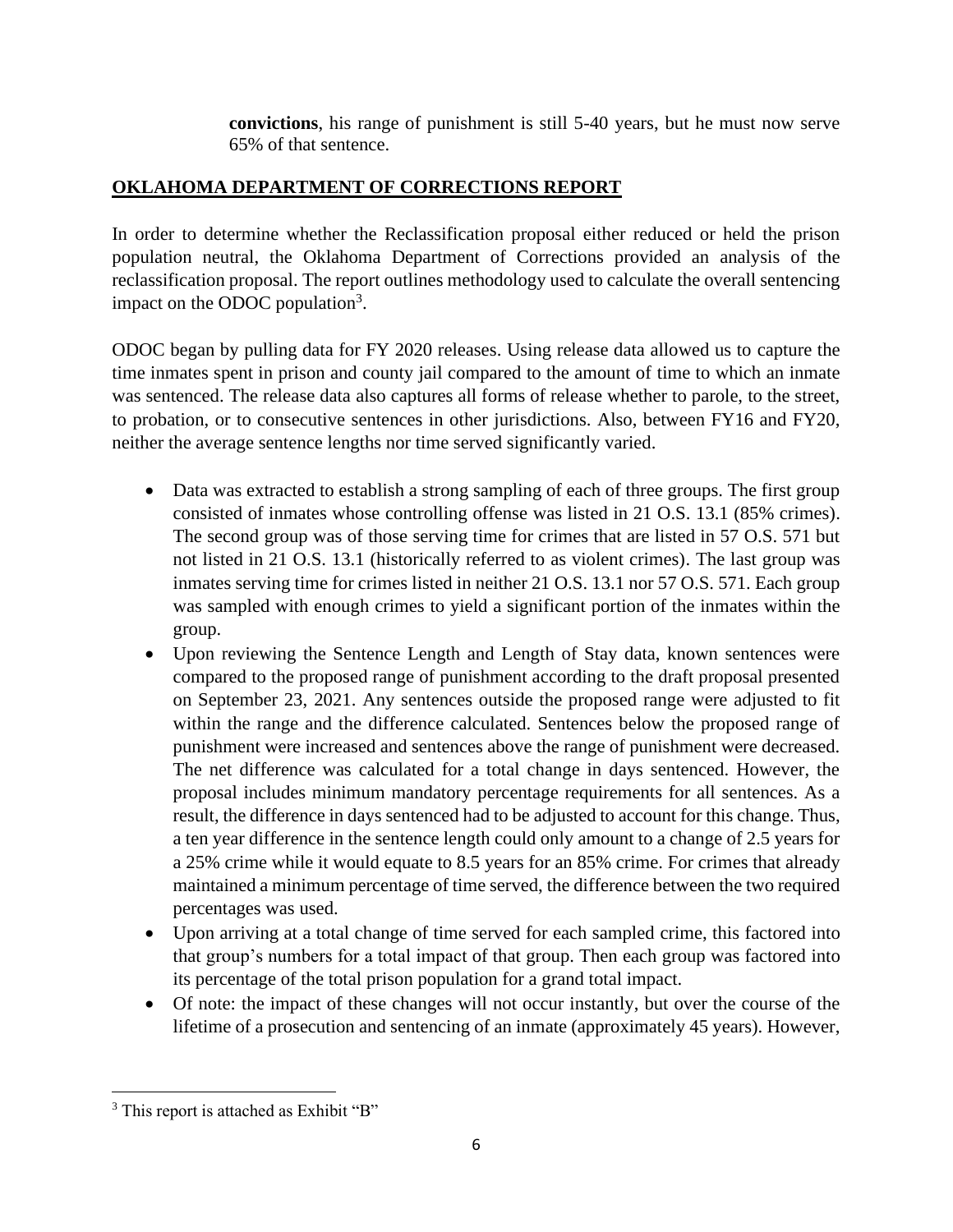since most inmates are sentenced to ten years or fewer, the majority of the impact would manifest within the next ten years, as noted within each crime analyzed.

• ODOC predicts the proposal will have a neutral impact on the inmate population. There would be a nominal decrease in the average length of stay across all inmates of 0.5054 years per inmate. Using current data, once the entire impact manifested, ODOC estimates approximately 860 fewer inmates overall.

### **OTHER RECOMMENDATIONS**

In order to enhance the effectiveness of these recommendations, we have proposed the following:

- **We recommend codification of the DOC credit system to enhance transparency and accountability.** Victims and defendants, as well as society at large, deserve clarity and consistency with regard to how a criminal sentence will be served. In turn, corrections officials need the flexibility of providing credits to incentivize good behavior and rehabilitation.
- Create and provide funding for a statewide interface/data exchange program that would accept all agency information from intake through discharge to final release. This would allow all access points to communicate and would allow the state to track outcomes and provide accountability.
- Create a statewide warrant search system. This would allow law enforcement agencies to operate more efficiently and provide accountability among the agencies.
- Support and promote early diversion programs for youth and young adults with an emphasis on mental health programming and addiction treatment.
- Provide more funding for specially trained mental health emergency responders who can assist officers in diverting offenders to appropriate treatment.
- Work with OMES to identify the savings from SQ 780 and distribute it to the County Community Safety Investment Fund as mandated and directed by statute.
- Provide funding to screen local jail inmates for criminogenic risks, mental health, and substance use disorder so inmates with these issues could be appropriately diverted to treatment programs.
- Create a pilot program (out-of-custody docket for deprived children and children in need of supervision) which would offer support and guidance for families and divert youths from victimization and criminal and mental health court system involvement. The program should partner with a research university to track outcomes.
- Provide more training for the stakeholders in the juvenile justice system to support better outcomes.
- Support the expansion of juvenile drug courts and mental health courts. Currently, there are eight juvenile drug courts and 22 mental health courts, but more individuals could be served by these programs.
- Provide more funding for re-entry programs, post-incarceration supervision, and treatment of individuals while on probation and parole to discourage recidivism and encourage recovery.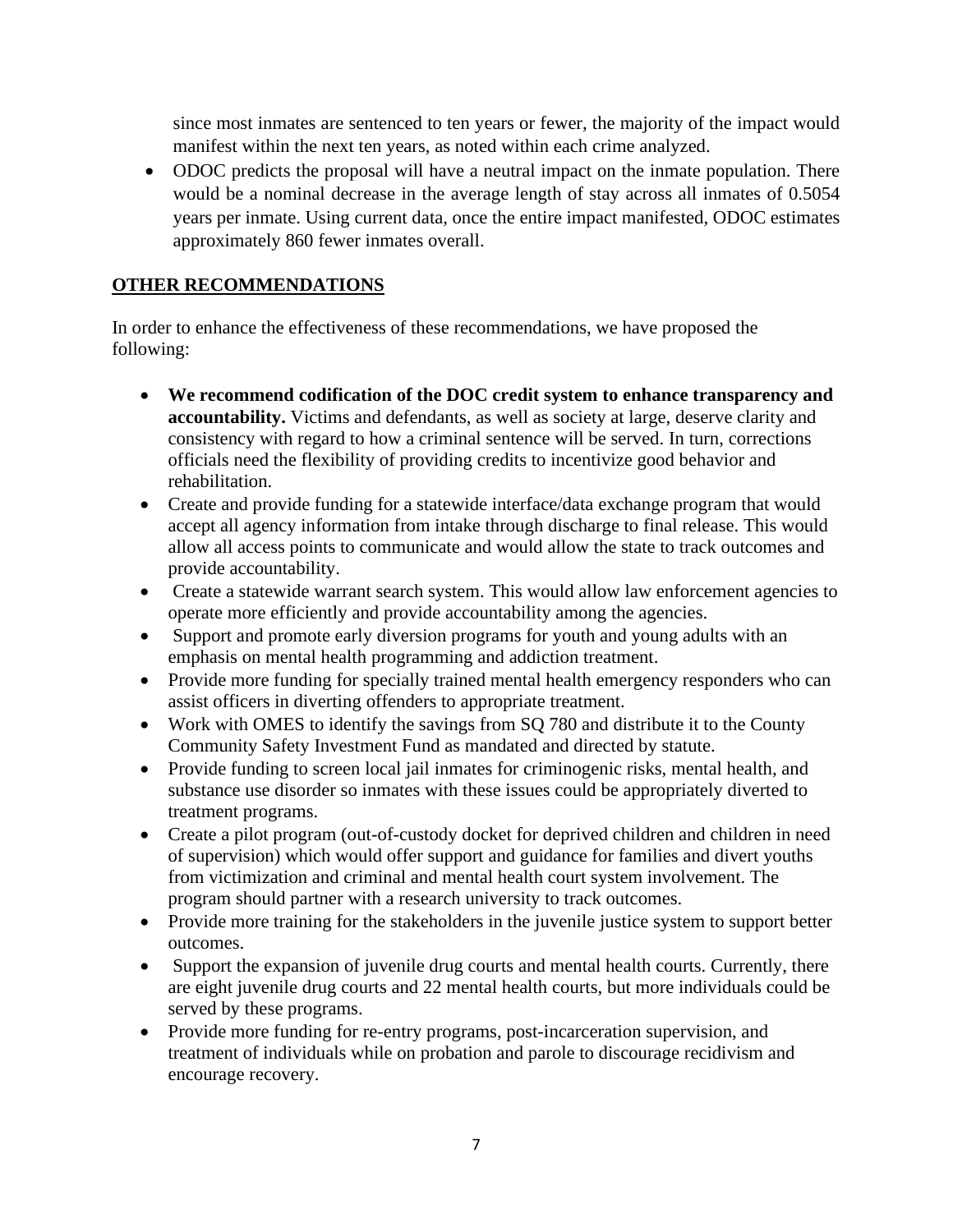• Provide a certificate of rehabilitation for those who have completed their sentences to recognize formal restoration and to demonstrate the offender is no longer a threat to public safety. This would help with future employability and be a formal recognition of reparation.

#### **CONCLUSION**

Promises have been made to Oklahomans which have never been delivered upon. Now, Oklahoma, like many other states, is having to deal with a multi-front crisis in drug abuse and addiction, adverse childhood experiences associated with unnecessary trauma exposures, domestic violence, mental health treatment and stabilization, and recidivism. Comprehensive reform requires comprehensive policy and fiscal commitment. It is not an accomplishment to pass stopgap measures and claim credit while at the same time passing to subsequent generations what should have been done from the outset. Criminal justice reform and rehabilitation requires adherence to public safety concerns, listening to voices of the victims, understanding the origins of addiction, compassion for mental health limitations, and a commitment to the availability of sufficient treatment services for those incarcerated or on probation and for those in both rural and urban communities. These recommendations have been thoroughly prepared. It is now the job of the legislature to draft policies that will capture the spirit of these recommendations.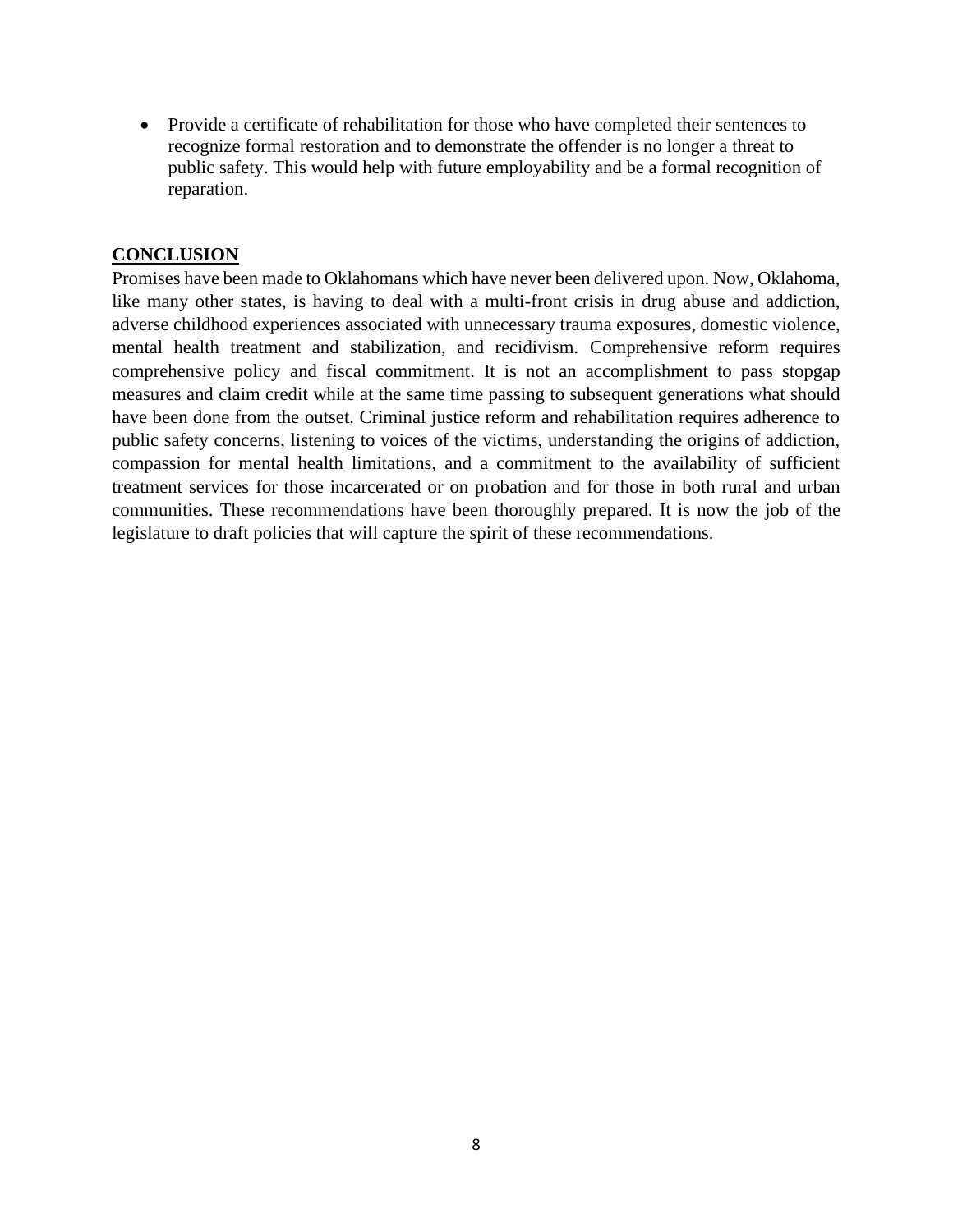#### **Appendix A: Members**

Chairman John O'Connor, Oklahoma Attorney General, Lori Carter Deputy First Assistant as Designee Vice-Chairman Steve Kunzweiler, District Attorney, District 14 Mike Fields, District Attorney, District 4 Wendell Franklin, Chief, Tulsa Police Department Donald Cluck, Chief, Tuttle Police Department Vic Regalado, Tulsa County Sheriff Clay Sander, Dewey County Sheriff Scott Crow, Director, Department of Corrections Robert Ravitz, Chief Public Defender, Oklahoma County Cindy Danner, General Appeals Division Chief, Oklahoma Indigent Defense System, Designee For Craig Sutter, Executive Director, Oklahoma Indigent Defense System Nisha Wilson, Director of Criminal Justice Services, Department of Mental Health and Substance Abuse Services, Designee for Carrie Slatton-Hodges, Commissioner, Department of Mental Health and Substance Abuse Services Ricky Adams, Director, Oklahoma State Bureau of Investigation Donnie Anderson, Director, Oklahoma Bureau of Narcotics and Dangerous Drugs Jari Askins, Administrative Director of the Courts Tom Bates, Executive Director, Pardon and Parole Board Candida A. Manion, Executive Director, Oklahoma Coalition Against Domestic Violence and Sexual Assault Emily Crouch, Senior Vice President, Oklahoma State Chamber of Commerce, Designee for Chad Warmington, President, Oklahoma State Chamber of Commerce Tim Tardibono, Executive Director, OK County Criminal Justice Advisory Council, Designee For Roy Williams, President, Oklahoma City Chamber of Commerce Jeffrey Cartmell, Counsel for Secretary of State, Designee for Governor Kevin Stitt The Honorable Darrell Weaver, Oklahoma Senate, District 3 The Honorable Ross Ford, Oklahoma House of Representatives, District 76 Kenneth Watson, Oklahoma County District Judge, Retired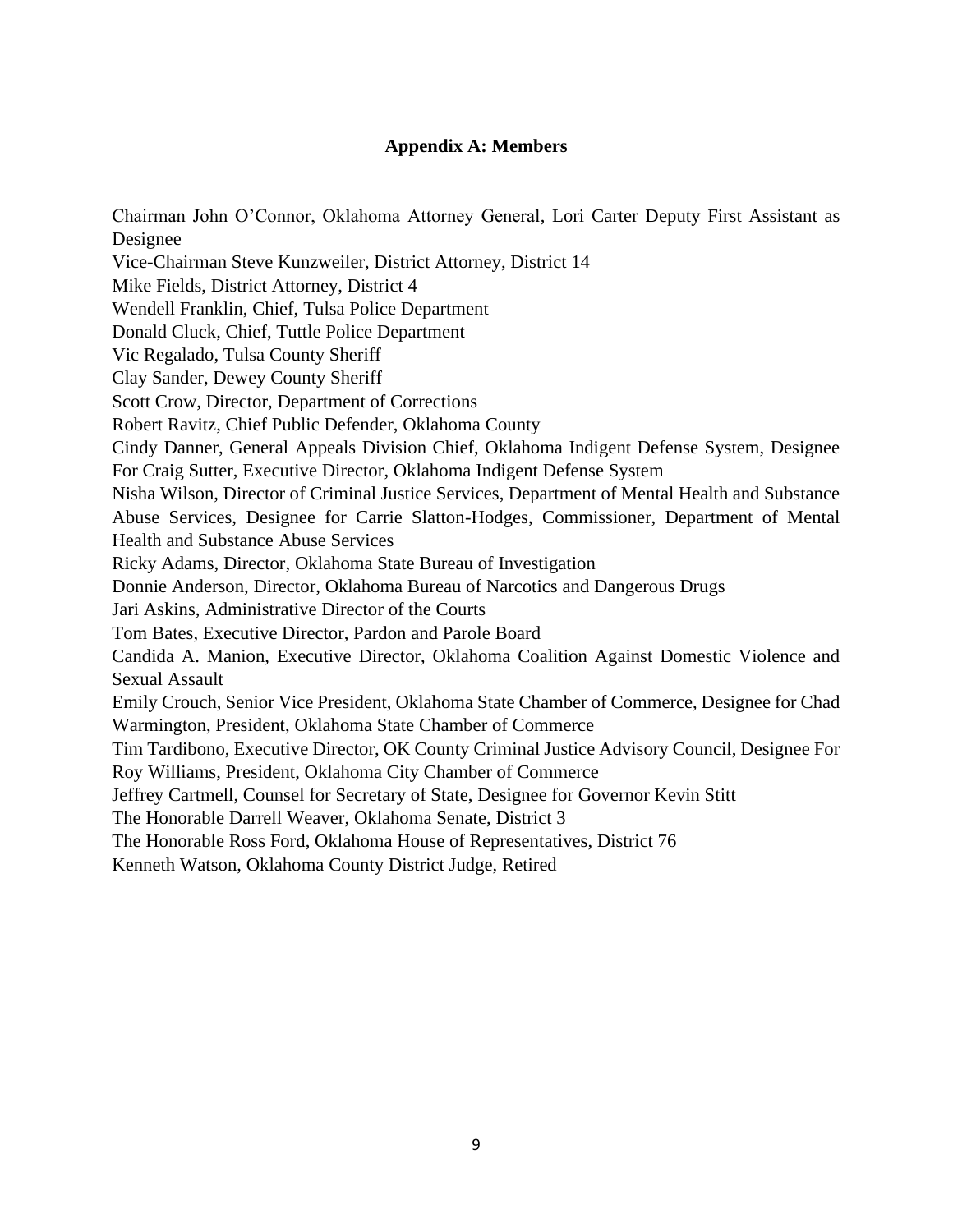# **EXHIBIT A Crime Classification Spreadsheet**

### **EXHIBIT B**